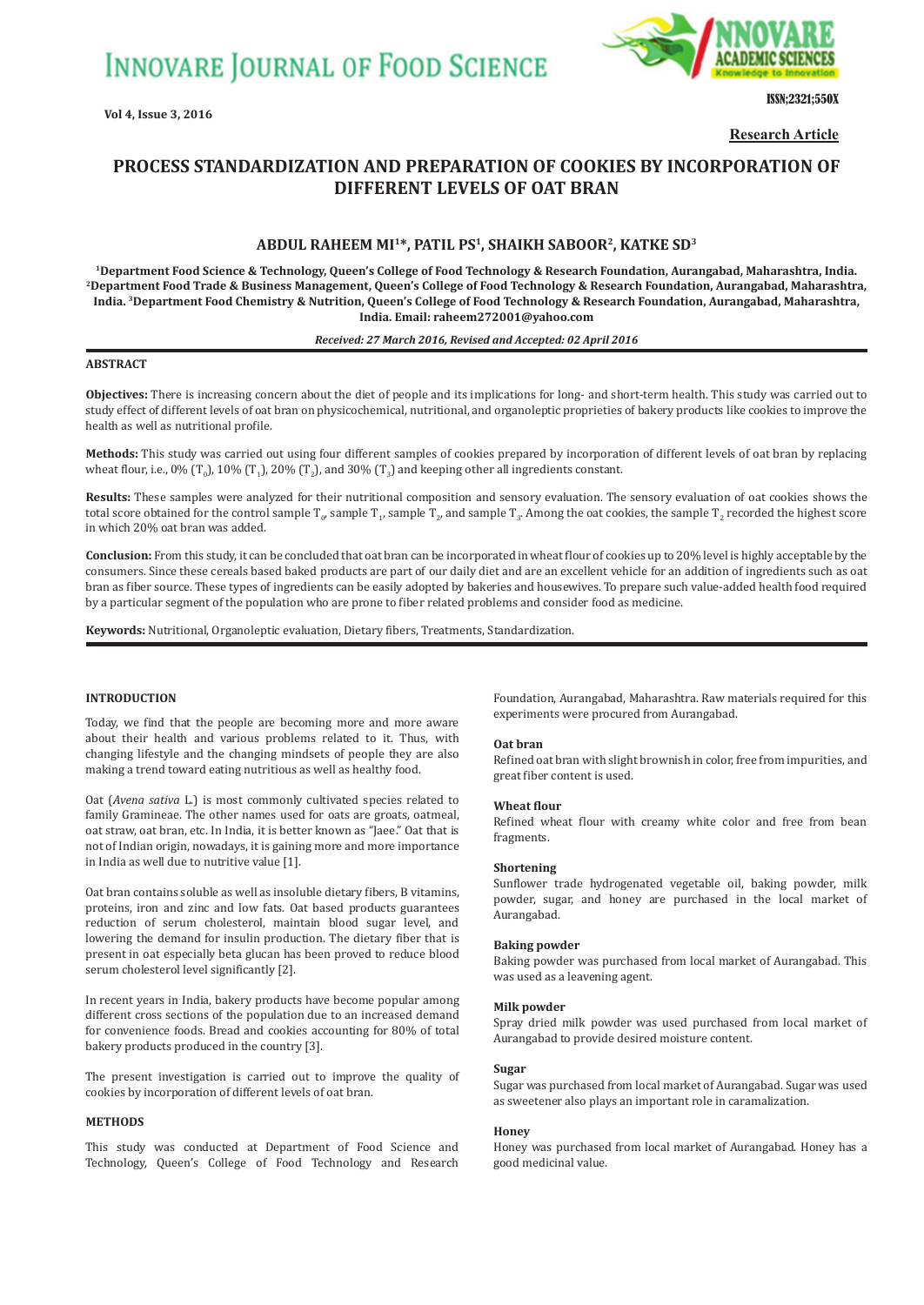# **Procedure for the preparation of oat cookies**

- 1. Sieve the wheat flour and add baking powder and oat bran into it. This process is also known as "creaming"
- 2. Mix the fat with powdered sugar and this process is called as "creaming of fat"
- 3. Add small amount of honey, i.e., 0.5 g to the mixture
- 4. Knead the dough if required add milk to the dough to make it soft
- 5. Make the balls and rolled it
- 6. Then, grease the tray with butter and keep the cut cookies in tray
- 7. Preheat the oven at about 375°F. Bake the rolls in oven at 200°C for 12-15 minutes or till done
- 8. Remove it and cool it on cooling rack. And pack it in a packaging material [4,5].

#### **Treatments**

For preparation of oat cookies, oat bran is used under different levels as under (Table 1):

- To<sub>0</sub> = Control
- $T_1 = 10\%$
- $T_2 = 20\%$
- $T_3 = 30\%$ .

Oat bran was used at 10%, 20%, and 30%. It was incorporated in the standardized formula of cookies with a slight modification of standardized process. Both the portion of dough were rolled and placed over each other and rolled tightly. The rolled dough was baked for 10-20 minutes at 200°C.

# **Analytical procedure**

*Physical analysis*

- 1. Diameter: The diameter was measured in mm with the help of scale
- 2. Thickness: Thickness was measured in mm using scale
- 3. Spread ratio: Spread ratio was calculated by method given by AOAC [6].

## *Chemical analysis*

- Estimation of moisture content of cookies: Moisture can be determined by hot air oven at 105°C [6]
- Estimation of ash of cookies: Ash content can be determined by burning sample in muffle furnace at 550°C for 4 h [6]
- Determination of fiber: Total fiber content can be determined by phenol – Sulphuric acid method [6]
- Determination of fat: Fat content can be determined by extraction of sample in a soxhlet apparatus for 6-8 h using hexane or ether as a solvent which is further evaporated and residues are weighed [7]
- Sensory evaluation: The sensory characteristics such as general appearance flavor and color, texture, and overall acceptability were evaluated. The judges were provided with Hedonic scale scorecard [7].

# **RESULT AND DISCUSSION**

The present investigation was undertaken to evaluate the quality as well as the acceptability of cookies prepared by incorporation of oat bran. The chemical, physical analysis and organoleptic evaluation of oat cookies had been carried out. Similarly, the cost of production of oat cookies was also calculated.

#### **Physicochemical composition and energy value of oat bran**

The chemical composition of oat bran is carried out and results are reported in Table 2.

The results showed that oat bran contains 10.7% protein and 1.2% fat. It is also an excellent source of vitamin B complex. Crude fiber and ash content are found to be 3.6% and 1.9%, respectively, while the moisture content of oat bran is found to be 11.5%. Oat bran ash is high in magnesium, potassium, and phosphorus. The energy value is found to be 255 Kcal [8].

### **Physical properties of cookies prepared by incorporation of different levels of oat bran**

The physical characteristics of cookies prepared replacing wheat flour with 0-30% oat bran are presented in Table 3.

The amount of water used for making dough was increased with increasing level of oat bran in the formulation. The thickness of oat cookies  $(T_1, T_2,$  and  $T_3)$  was greater than that of the control cookies  $(T_0)$ . The diameter of the cookies was decreased gradually with the increasing proportion of oat bran. The spread ratio of the cookies was decreased significantly with increasing level of oat bran in cookies.

# **Chemical composition of cookies prepared by incorporation of different levels of oat bran**

Proximate composition of cookies prepared by incorporation of different levels of oat bran is presented in Table 4.

The moisture content of oat cookies  $(T_1, T_2,$  and  $T_3)$  was higher than that of control cookies  $(T_0)$ . This is due to the addition of different levels of oat bran, i.e., 10%, 20%, and 30% in sample  $\text{T}_{1'}$ ,  $\text{T}_{2'}$  and  $\text{T}_{3}$ respectively.

The fat content of oat cookies is decreased with increasing oat bran and decreasing wheat flour due to low-fat content of oat bran. The

# **Table 1: Oat cookies were prepared under different levels of oat bran**

| Ingredients          | Control $(T_0)$ |     |     |     |
|----------------------|-----------------|-----|-----|-----|
| Wheat flour $(g)$    | 100             | 90  | 80  | 70  |
| Shortening $(g)$     | 70              | 70  | 70  | 70  |
| Sugar $(g)$          | 65              | 65  | 65  | 65  |
| Baking powder (g)    | 1.5             | 1.5 | 1.5 | 1.5 |
| Honey $(g)$          | 0.5             | 0.5 | 0.5 | 0.5 |
| Skim milk powder (g) | 5               | 5   | 5   | 5   |
| Oat bran $(g)$       |                 | 10  | 20  | 30  |

## **Table 2: Physicochemical composition of oat bran**

| <b>Parameters</b> | Composition |
|-------------------|-------------|
| Water $(g)$       | 11.5        |
| Energy (kcal)     | 255         |
| Protein $(g)$     | 10.7        |
| Total lipid (g)   | 1.2.        |
| Carbohydrates (g) | 53.3        |
| Fiber $(g)$       | 3.6         |
| Ash $(g)$         | 1.9         |

**Table 3: Physical properties of oat cookies**

| Sample                | Diameter (mm) | Thickness (mm) | Spread ratio |
|-----------------------|---------------|----------------|--------------|
| Standard $T_{0}$      | 62            |                | 10.33        |
| Sample $T_1$          | 61            | 6.5            | 9.38         |
| Sample $T_2$          | 60            |                | 8.57         |
| Sample T <sub>2</sub> | 59.5          | 7.3            | 8.15         |

#### **Table 4: Chemical composition of oat cookies**

| Sample                | (%)             |      |      |                      |
|-----------------------|-----------------|------|------|----------------------|
|                       | <b>Moisture</b> | Ash  | Fat  | <b>Fiber content</b> |
|                       |                 |      |      |                      |
| Standard $T_{0}$      | 2.2             | 0.70 | 28   | 0.10                 |
| Sample T <sub>1</sub> | 2.4             | 1.05 | 27.9 | 1.55                 |
| Sample $T_2$          | 2.5             | 2.17 | 27.4 | 3.23                 |
| Sample T <sub>2</sub> | 2.7             | 2.56 | 27.1 | 5.24                 |